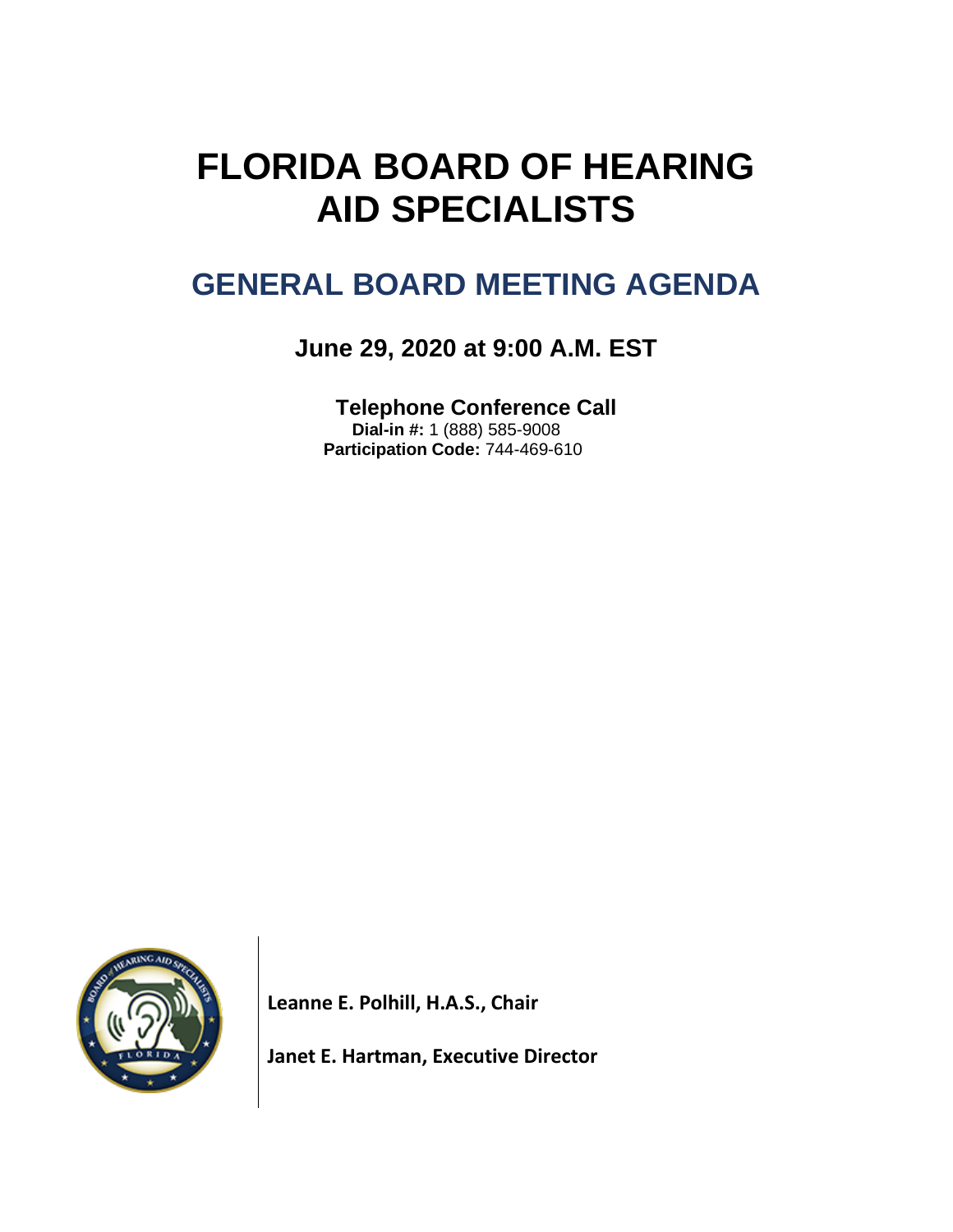

#### **BOARD MEMBERS: BOARD STAFF**:

Leanne E. Polhill, H.A.S., Chair **Janet Hartman, Executive Director** Pamela Dechmerowski, H.A.S. Douglas Moore, H.A.S. **BOARD COUNSEL:** Thomas Hollern

Randy Ellsworth, H.A.S., Vice-Chair **Eric Pottschmidt, Program Operations Administrator** 

Robert Pickard, MD John B. Fricke, Jr., Assistant Attorney General

**DEPARTMENT OF HEALTH COUNSEL** Rose Garrison, Esq., Assistant General

**Participants in this public meeting should be aware that these proceedings are being recorded. An audio file of the meeting will be posted to the Florida Board of Hearing Aid Specialists website.**

# **AGENDA**

### **TAB 1. CALL TO ORDER**

Roll Call

Welcome

#### **TAB 2. REVIEW AND APPROVAL OF MINUTES –** April 9, 2020 and May 22, 2020

#### **TAB 3. DISCIPLINARY PROCEEDINGS**

- SA-01 Michael S. Wheeler, H.A.S., Case Number 2018-16927
- VR-01 Debra L. Stefa, H.A.S., Case Number 2019-26295

### **TAB 4. PROSECUTOR'S REPORT**

#### **TAB 5. APPLICATIONS REQUIRING REVIEW**

- Austyn Lyons - Hearing Aid Specialist Trainee - File # 1181

### **TAB 6. REPORTS**

Chair's Report - Leanne E. Polhill

Vice Chair's Report - Randy Ellsworth

Executive Director's Report – Janet Hartman

- Legislative Update
- Revised Paper Applications
	- o DH-MQA 1155, 7/2020 Application for Examination
	- o DH-MQA 1156, 7/2020 Application for Licensure
	- o DH MQA 1158, 7/2020 Application for Training Program Registration
- Financial Report